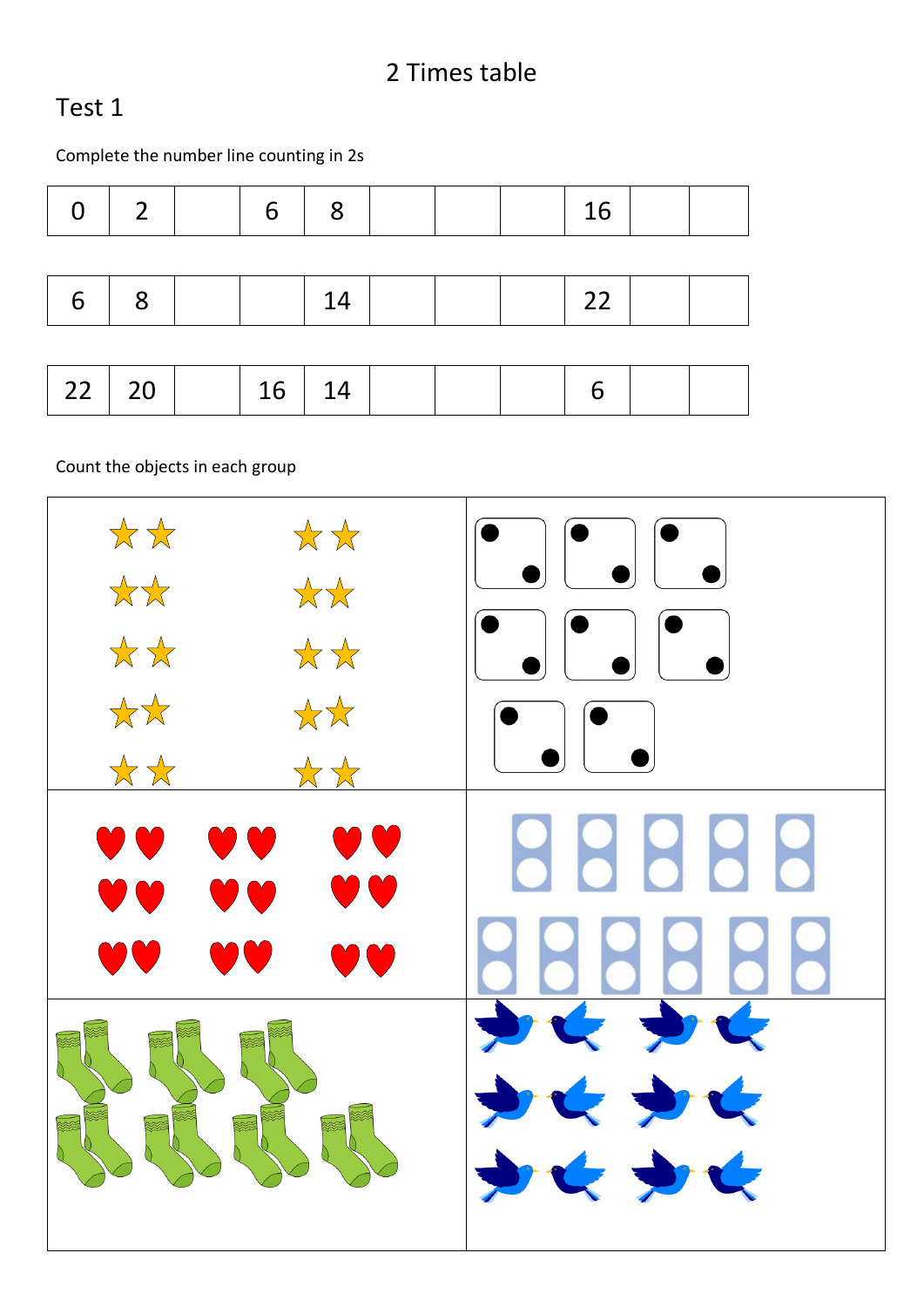| . .<br>K. |  |
|-----------|--|
|-----------|--|

| $0 \times 2 =$      | $2 \times 0 =$      |
|---------------------|---------------------|
| $1 \times 2 =$      | $2 \times 1 =$      |
| $2 \times 2 =$      | $2 \times 2 =$      |
| $3 \times 2 =$      | $2 \times 3 =$      |
| $4 \times 2 =$      | $2 \times 4 =$      |
| $5 \times 2 =$      | $2 \times 5 =$      |
| $6 \times 2 =$      | $2 \times 6 =$      |
| $7 \times 2 =$      | $2 \times 7 =$      |
| $8 \times 2 =$      | $2 \times 8 =$      |
| $9 \times 2 =$      | $2 \times 9 =$      |
| $10 \times 2 =$     | $2 \times 10 =$     |
| $11 \times 2 =$     | $2 \times 11 =$     |
| $12 \times 2 =$     | $2 \times 12 =$     |
| What do you notice? | What do you notice? |
|                     |                     |
|                     |                     |
|                     |                     |
|                     |                     |
|                     |                     |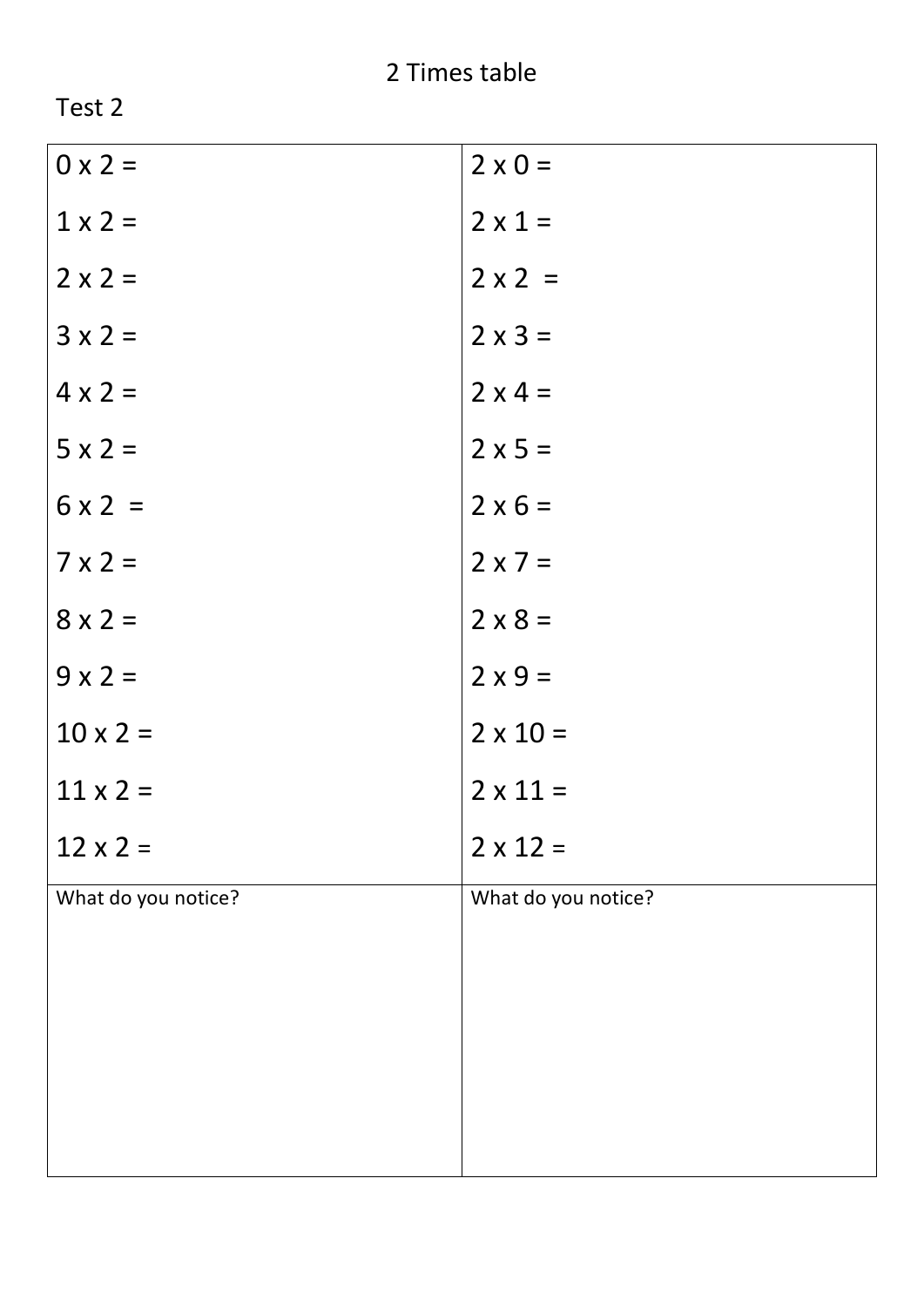| $= 2 \times 5$  |
|-----------------|
| $= 2 \times 3$  |
| $= 2 \times 4$  |
| $= 2 \times 12$ |
| $= 2 \times 10$ |
| $= 2 \times 8$  |
| $= 2 \times 9$  |
| $= 2 \times 2$  |
| $= 2 \times 1$  |
| $= 2 \times 6$  |
| $= 2 \times 7$  |
| $= 2 \times 11$ |
|                 |

| $5 \times 2 =$  | $= 2 \times 5$  |
|-----------------|-----------------|
| $1 \times 2 =$  | $= 2 \times 3$  |
| $4 \times 2 =$  | $= 2 \times 4$  |
| $9 \times 2 =$  | $= 2 \times 12$ |
| $12 \times 2 =$ | $= 2 \times 10$ |
| $8 \times 2 =$  | $= 2 \times 8$  |
| $3 \times 2 =$  | $= 2 \times 9$  |
| $2 \times 2 =$  | $= 2 \times 2$  |
| $6x2=$          | $= 2 \times 1$  |
| $7 \times 2 =$  | $= 2 \times 6$  |
| $10 \times 2 =$ | $= 2 \times 7$  |
| $11 \times 2 =$ | $= 2 \times 11$ |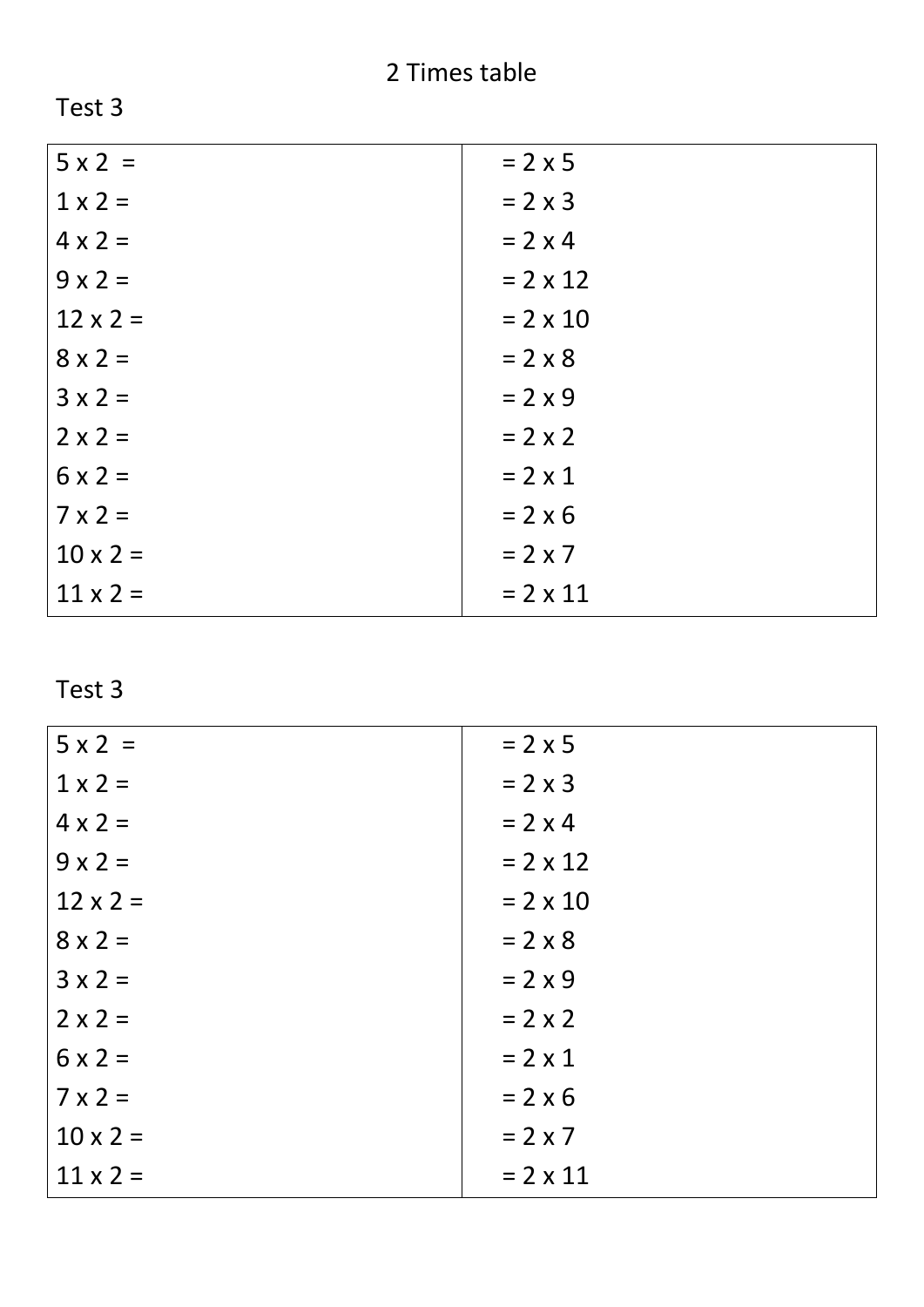## 2 Times table

Test 4

| $x 2 = 22$ | $0 = x 2$  |
|------------|------------|
| $2x = 18$  | $8 = 2x$   |
| $x 2 = 2$  | $14 = x 2$ |
| $2x = 14$  | $4 = 2 x$  |
| $2 x = 0$  | $18 = x 2$ |
| $x 2 = 6$  | $10 = x 2$ |
| $x 2 = 10$ | $24 = 2 x$ |
| $2x = 24$  | $20 = x 2$ |
| $2x = 4$   | $2 = x 2$  |
| $x 2 = 16$ |            |
| $x 2 = 20$ |            |
| $x 2 = 8$  | $12 = x 2$ |
| $2x = 12$  | $16 = 2 x$ |
|            |            |

| $x 2 = 22$ | $0 = x 2$  |
|------------|------------|
| $2x = 18$  |            |
| $x 2 = 2$  | $14 = x 2$ |
| $2x = 14$  | $4 = 2 x$  |
| $2 x = 0$  | $18 = x 2$ |
| $x 2 = 6$  | $10 = x 2$ |
| $x 2 = 10$ | $24 = 2 x$ |
| $2x = 24$  | $20 = x 2$ |
| $2x = 4$   | $2 = x 2$  |
| $x 2 = 16$ | $22 = 2x$  |
| $x 2 = 20$ | $6 = 2x$   |
| $x 2 = 8$  | $12 = x 2$ |
| $2x = 12$  | $16 = 2 x$ |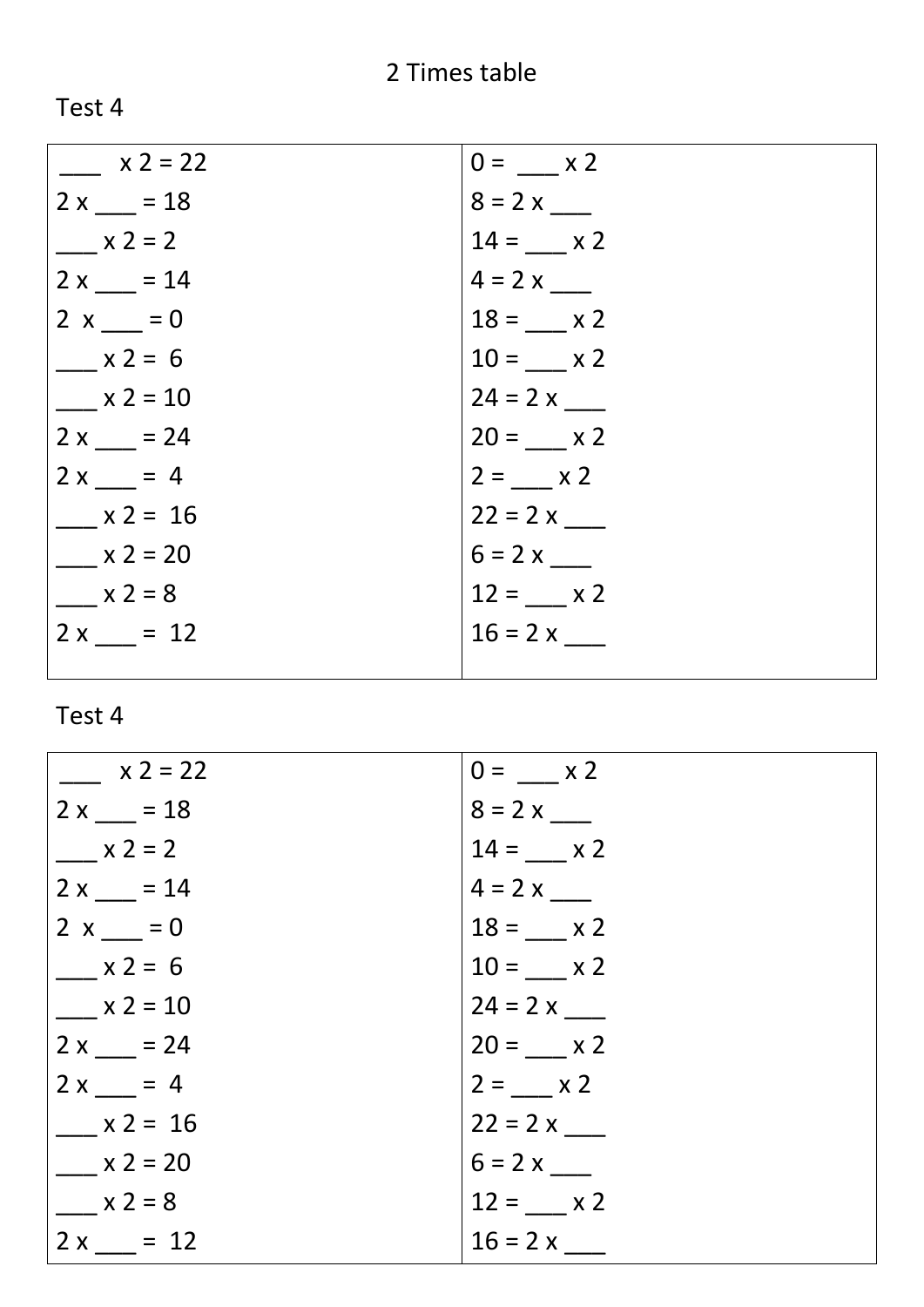| $0 \div 2 =$  | $= 0 \div 2$  |
|---------------|---------------|
| $2 \div 2 =$  | $= 2 \div 2$  |
| $4 \div 2 =$  | $= 4 \div 2$  |
| $6 \div 2 =$  | $= 6 \div 2$  |
| $8 \div 2 =$  | $= 8 \div 2$  |
| $10 \div 2 =$ | $= 10 \div 2$ |
| $12 \div 2 =$ | $= 12 \div 2$ |
| $14 \div 2 =$ | $= 14 \div 2$ |
| $16 \div 2 =$ | $= 16 \div 2$ |
| $18 \div 2 =$ | $= 18 \div 2$ |
| $20 \div 2 =$ | $= 20 \div 2$ |
| $22 \div 2 =$ | $= 22 \div 2$ |
| $24 \div 2 =$ | $= 24 \div 2$ |

| $0 \div 2 =$  | $= 0 \div 2$  |
|---------------|---------------|
| $2 \div 2 =$  | $= 2 \div 2$  |
| $4 \div 2 =$  | $= 4 \div 2$  |
| $6 \div 2 =$  | $= 6 \div 2$  |
| $8 \div 2 =$  | $= 8 \div 2$  |
| $10 \div 2 =$ | $= 10 \div 2$ |
| $12 \div 2 =$ | $= 12 \div 2$ |
| $14 \div 2 =$ | $= 14 \div 2$ |
| $16 \div 2 =$ | $= 16 \div 2$ |
| $18 \div 2 =$ | $= 18 \div 2$ |
| $20 \div 2 =$ | $= 20 \div 2$ |
| $22 \div 2 =$ | $= 22 \div 2$ |
| $24 \div 2 =$ | $= 24 \div 2$ |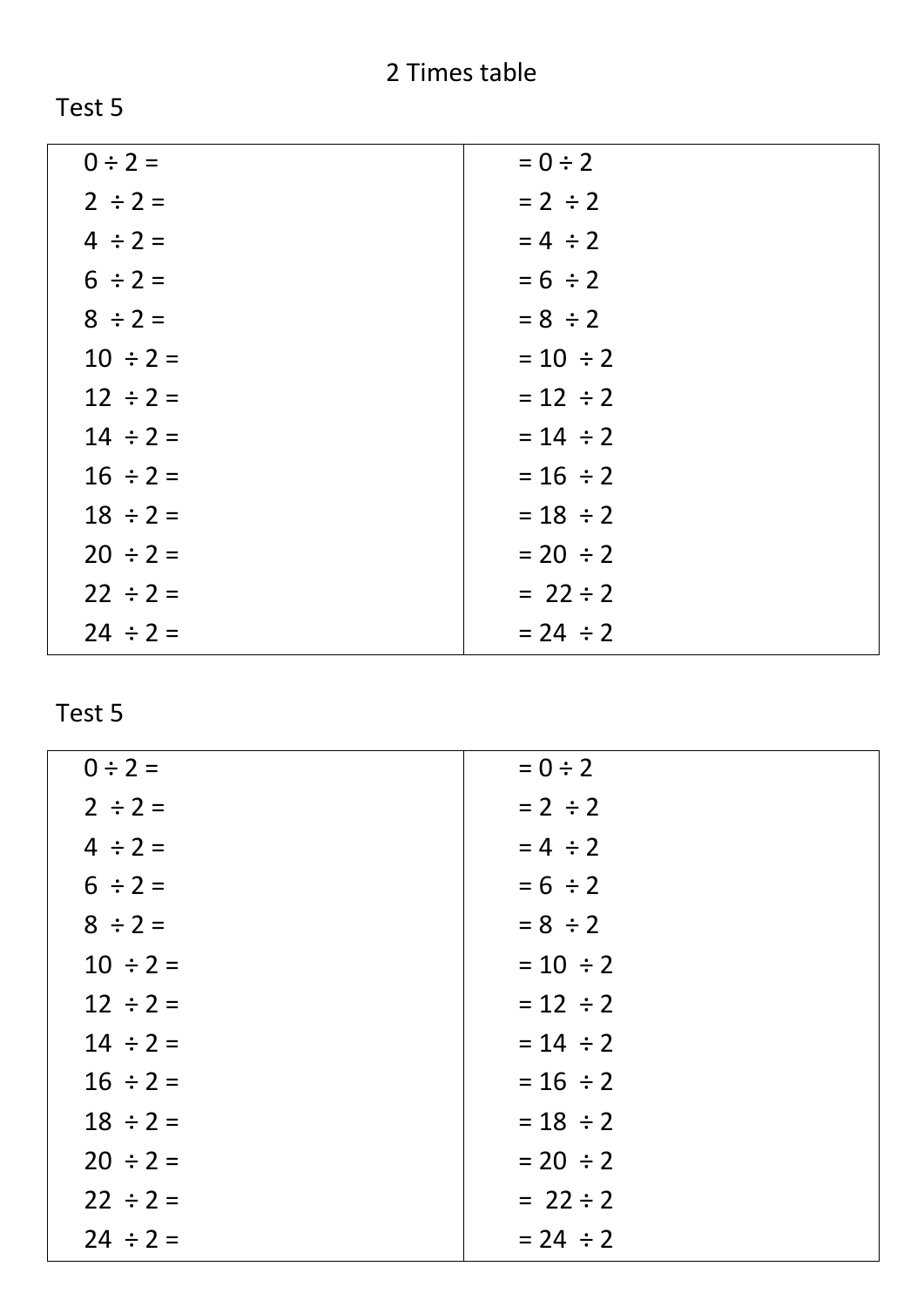| $2 \div 2 =$  | $= 20 \div 2$ |
|---------------|---------------|
| $22 \div 2 =$ | $= 6 \div 2$  |
| $12 \div 2 =$ | $= 12 \div 2$ |
| $0 \div 2 =$  | $= 22 \div 2$ |
| $18 \div 2 =$ | $= 14 \div 2$ |
| $8 \div 2 =$  | $= 8 \div 2$  |
| $24 \div 2 =$ | $= 2 \div 2$  |
| $4 \div 2 =$  | $= 24 \div 2$ |
| $14 \div 2 =$ | $= 4 \div 2$  |
| $20 \div 2 =$ | $= 16 \div 2$ |
| $10 \div 2 =$ | $= 10 \div 2$ |
| $6 \div 2 =$  | $= 18 \div 2$ |
| $16 \div 2 =$ | $= 0 \div 2$  |

| $2 \div 2 =$  | $= 20 \div 2$ |
|---------------|---------------|
| $22 \div 2 =$ | $= 6 \div 2$  |
| $12 \div 2 =$ | $= 12 \div 2$ |
| $0 \div 2 =$  | $= 22 \div 2$ |
| $18 \div 2 =$ | $= 14 \div 2$ |
| $8 \div 2 =$  | $= 8 \div 2$  |
| $24 \div 2 =$ | $= 2 \div 2$  |
| $4 \div 2 =$  | $= 24 \div 2$ |
| $14 \div 2 =$ | $= 4 \div 2$  |
| $20 \div 2 =$ | $= 16 \div 2$ |
| $10 \div 2 =$ | $= 10 \div 2$ |
| $6 \div 2 =$  | $= 18 \div 2$ |
| $16 \div 2 =$ | $= 0 \div 2$  |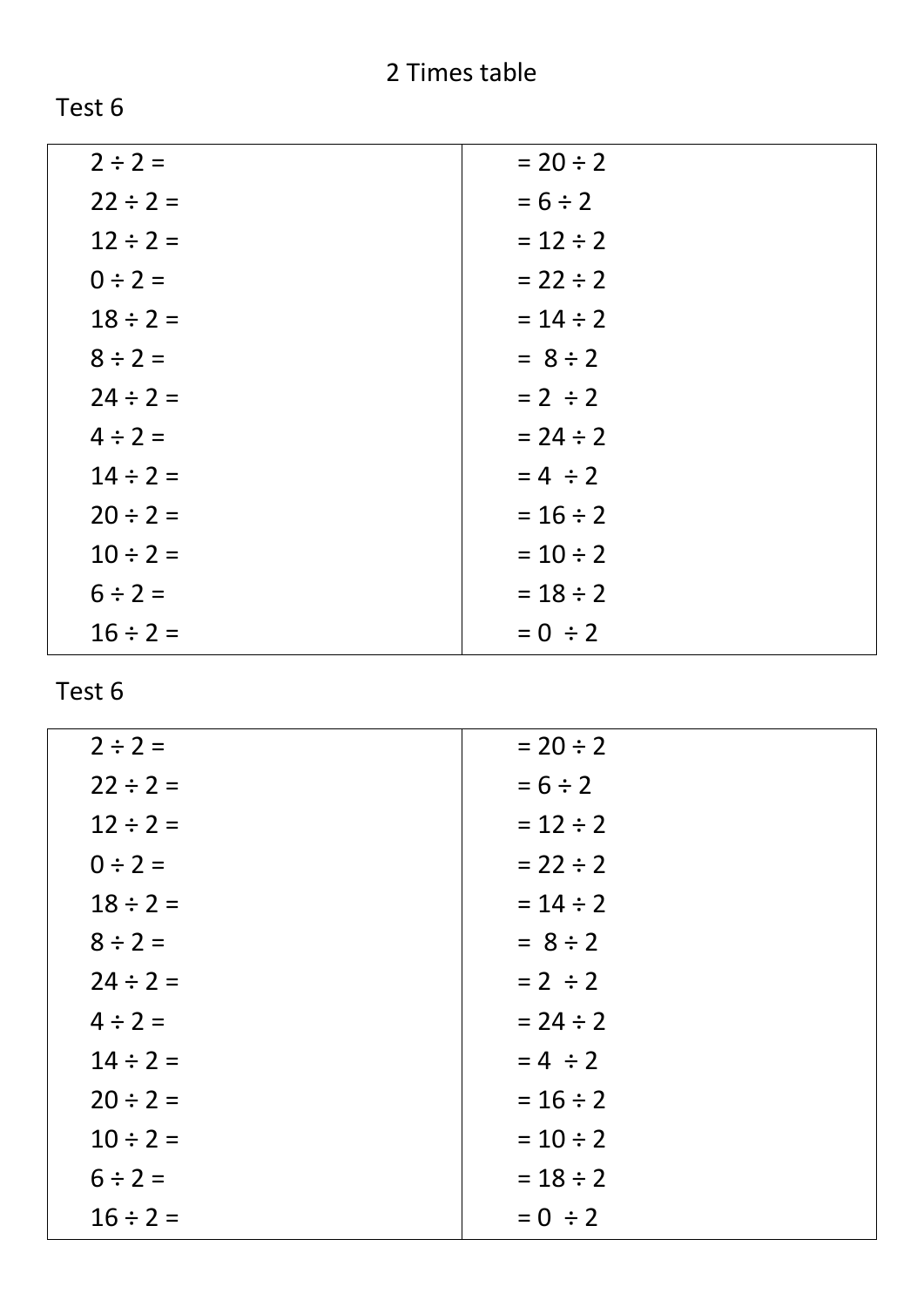Circle the incorrect calculations

| $3x2=6$           | $2 \times 5 = 10$ |
|-------------------|-------------------|
| $10 = 6 \times 2$ | $7 \times 2 = 9$  |
| $8 \div 2 = 4$    | $22 \div 2 = 11$  |
| $20 \div 2 = 18$  | $6 \div 3 = 2$    |

Make 4 different calculations using these numbers and symbols

| -<br>$\overline{\phantom{0}}$ |  |  |  | ___ |  |
|-------------------------------|--|--|--|-----|--|
|-------------------------------|--|--|--|-----|--|

Make 4 different calculations using these numbers and symbols

|--|